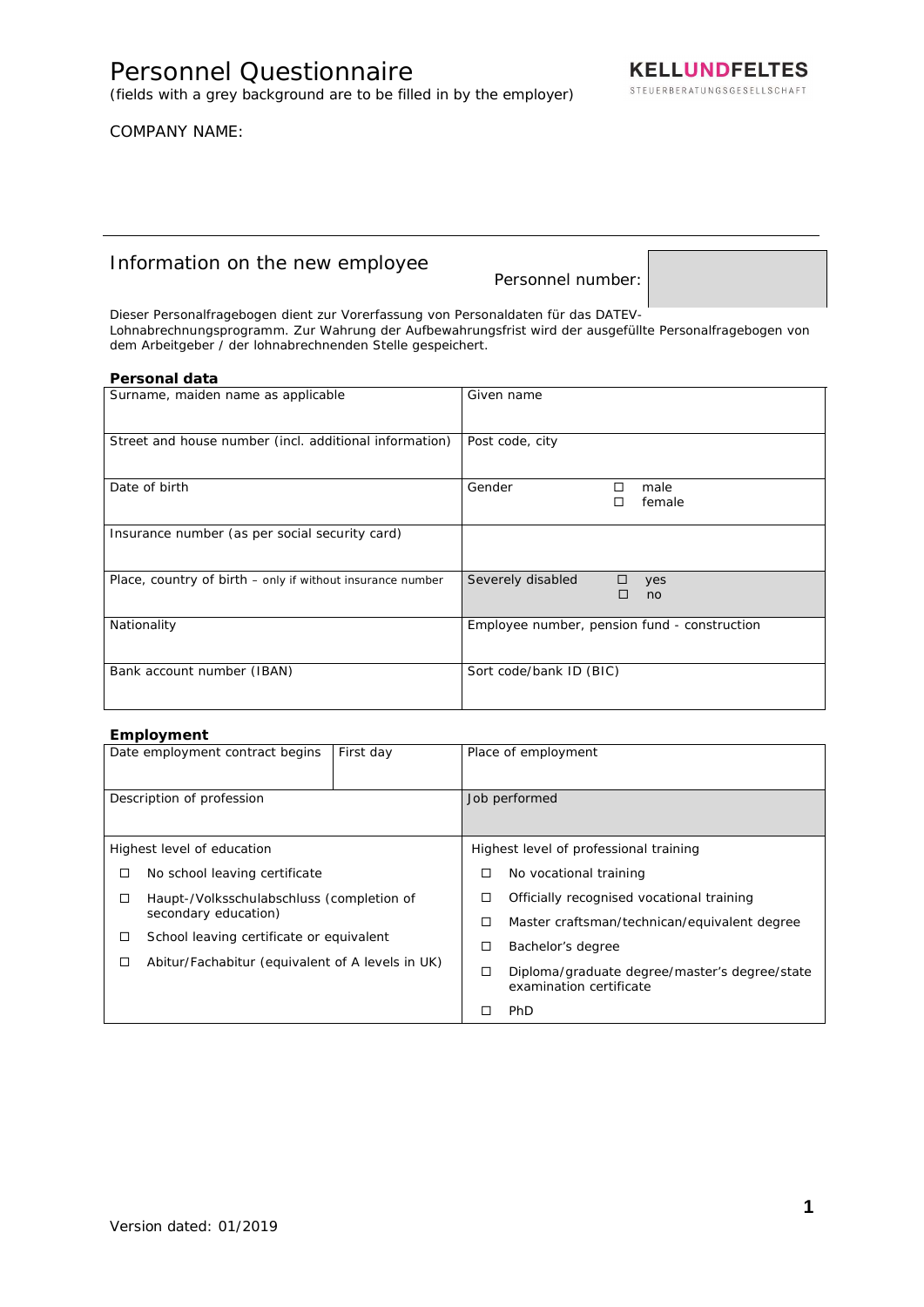# Personnel Questionnaire

(fields with a grey background are to be filled in by the employer)

# COMPANY NAME:

| Date apprenticeship begins                                     |  | Planned date apprenticeship ends |
|----------------------------------------------------------------|--|----------------------------------|
| Holiday entitlement (calender year)                            |  | Cost centre                      |
| Weekly/daily working hours<br>full time<br>П<br>□<br>part time |  | Department number                |
| Employed in construction industry since                        |  | Person group                     |

#### **Electronical acceptance of certificates (Bea)**

 $\Box$  I object to my income statements (earned and additional) being forwarded electronically to the Bundesagentur für Arbeit (Federal Employment Office).

## **Terms of employment**

| $\Box$ The term of employment is fixed               | Written conclusion of a fixed-term employment<br>□<br>contract                                         |
|------------------------------------------------------|--------------------------------------------------------------------------------------------------------|
| $\Box$ The term of employment is fixed for a purpose | Fixed-term employment is planned for at least two<br>□<br>months, with prospects of further employment |
| Employment contract fixed until                      | Employment contract concluded on                                                                       |

#### **Taxes -** Information as per income tax card

| Official Municipality/community key | Tax office number                 | Identification number |
|-------------------------------------|-----------------------------------|-----------------------|
|                                     |                                   |                       |
| Tax class/factor                    | Number of exemptions for children | Denomination          |
|                                     |                                   |                       |

## **Social insurance**

| State insurer                      | Legislated state insurer evaluation                                                  |  |
|------------------------------------|--------------------------------------------------------------------------------------|--|
|                                    | Health insurance   Pension insurance   Retirement insurance   Nursing care insurance |  |
|                                    |                                                                                      |  |
| State insurer number               | Accident insurance risk tariff                                                       |  |
| Parenthood<br>$\Box$ yes $\Box$ no | DEÜV-status                                                                          |  |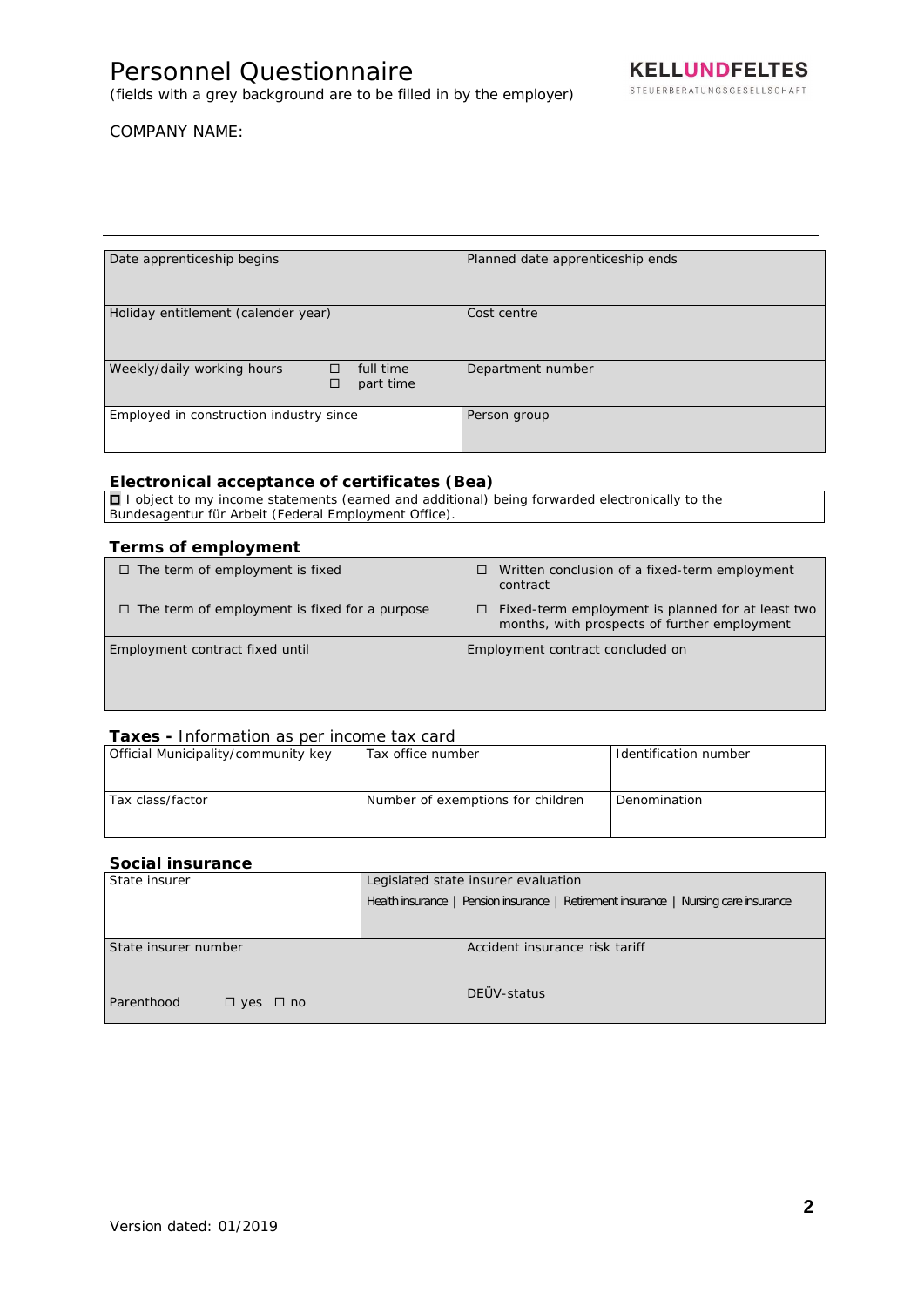# Personnel Questionnaire

(fields with a grey background are to be filled in by the employer)

# COMPANY NAME:

#### **Compensation**

| Description | Amount | Valid for | Hourly wage | Valid from |  |
|-------------|--------|-----------|-------------|------------|--|
| Description | Amount | Valid for | Hourly wage | Valid from |  |
| Description | Amount | Valid for | Hourly wage | Valid from |  |

# **Capital-forming benefits (VWL)**

| Recipient                  | Amount                  | Employer share (monthly<br>amount) |
|----------------------------|-------------------------|------------------------------------|
|                            | Since                   | Contract number                    |
| Bank account number (IBAN) | Sort code/bank ID (BIC) |                                    |

#### **Employment documents**

| $=$ p. $=$ , $=$ $=$ $=$ $=$ $=$ $=$                  |                |                                                                     |                |
|-------------------------------------------------------|----------------|---------------------------------------------------------------------|----------------|
| Employment contract                                   | $\Box$ At hand | Company retirement provision<br>contract                            | $\Box$ At hand |
| Income tax card/written<br>confirmation of income tax | $\Box$ At hand | Declaration of earning for previous                                 | $\Box$ At hand |
| Social insurance ID                                   | $\Box$ At hand | employment                                                          |                |
| State insurance membership<br>certificate             | $\Box$ At hand | For evaluation of insurance exemption<br>regarding health insurance | $\Box$ At hand |
| Private health insurance                              | $\Box$ At hand | Severely disabled ID                                                | $\Box$ At hand |
| certificate                                           |                | Pension fund documents                                              | $\Box$ At hand |
| Capital-forming benefits<br>(VWL) contract            | $\Box$ At hand | construction/painting                                               |                |
| Proof of parenthood                                   | At hand        |                                                                     |                |

# **Information of taxable previous employment periods in the current calendar year** (these are time periods of employment accounted for on the income tax card)

| Time period from | Time period to | Type of employment | Number of employment days |
|------------------|----------------|--------------------|---------------------------|
|                  |                |                    |                           |
|                  |                |                    |                           |
|                  |                |                    |                           |
|                  |                |                    |                           |
|                  |                |                    |                           |
|                  |                |                    |                           |